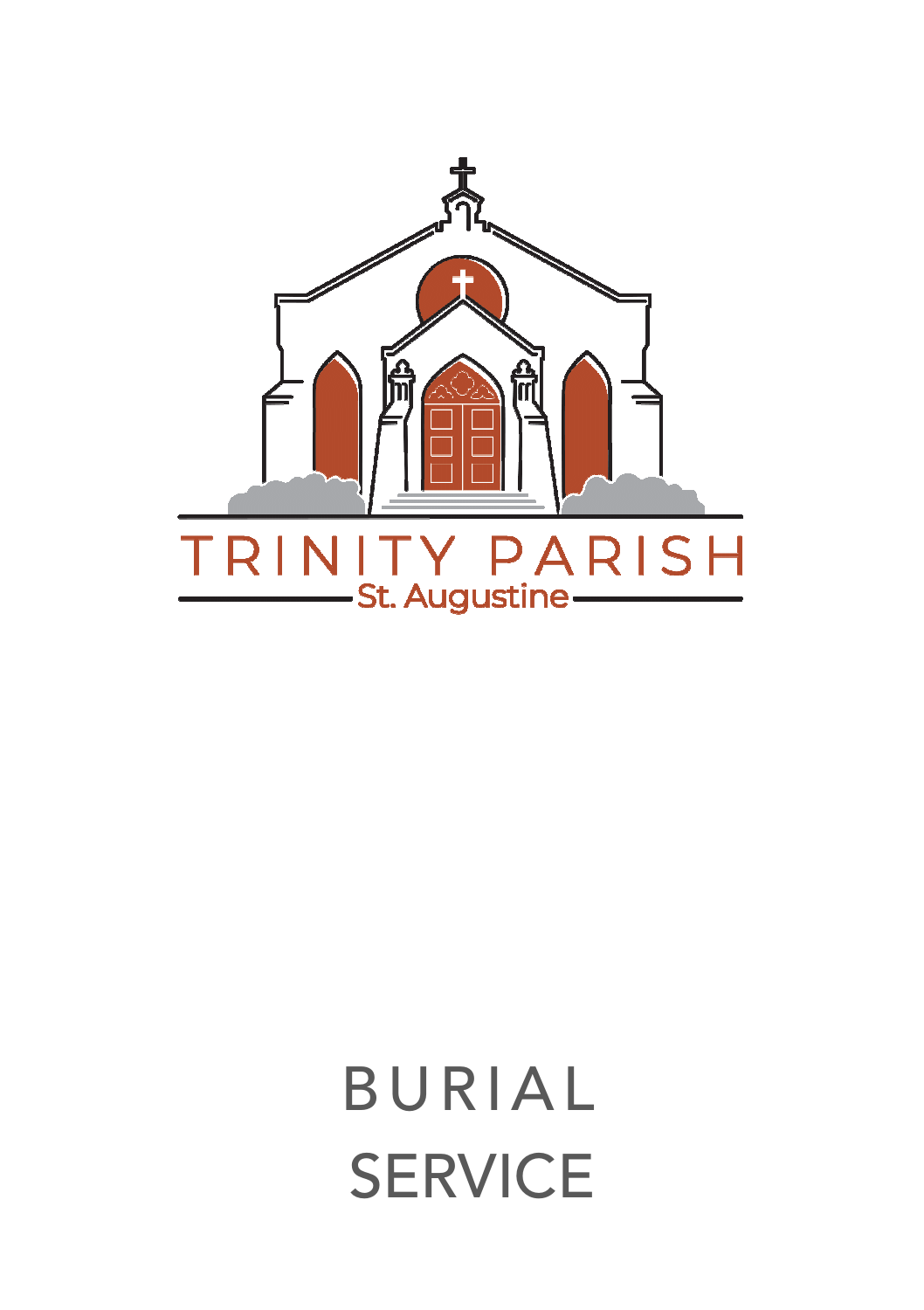# Order of Service Outline

\_\_\_\_\_\_\_\_\_\_\_\_\_\_\_\_\_\_\_\_\_\_\_\_

Service Date Service Time

#### Prayer Book **Hymnal**

Organ Prelude

# 491 OPENING SENTENCES AND PRAYERS **LITURGY OF THE WORD**

1st Reading

Hymn

Psalm

2nd Reading

Gradual Hymn

Gospel

Family Words

Homily

- 496 APOSTLES' CREED
- 496 PRAYERS OF THE PEOPLE **EXCHANGE PEACE**

**Offertory** 

# **HOLY EUCHARIST**

- 361 The Great Thanksgiving Prayer "A"
- 364 The Lord's Prayer Communion Hymns

(All Baptized persons of any Denomination are invited to share in this Eucharist, offered to the Glory of God and in memory of **Full Name**.)

# 498 POST COMMUNION PRAYER

- 499 THE COMMENDATION Hymn
- 501 THE COMMITTAL

# 501 THE BLESSING AND DISMISSAL

The family invites you to join them in Trinity Hall after the Service for a time of remembering and fellowship.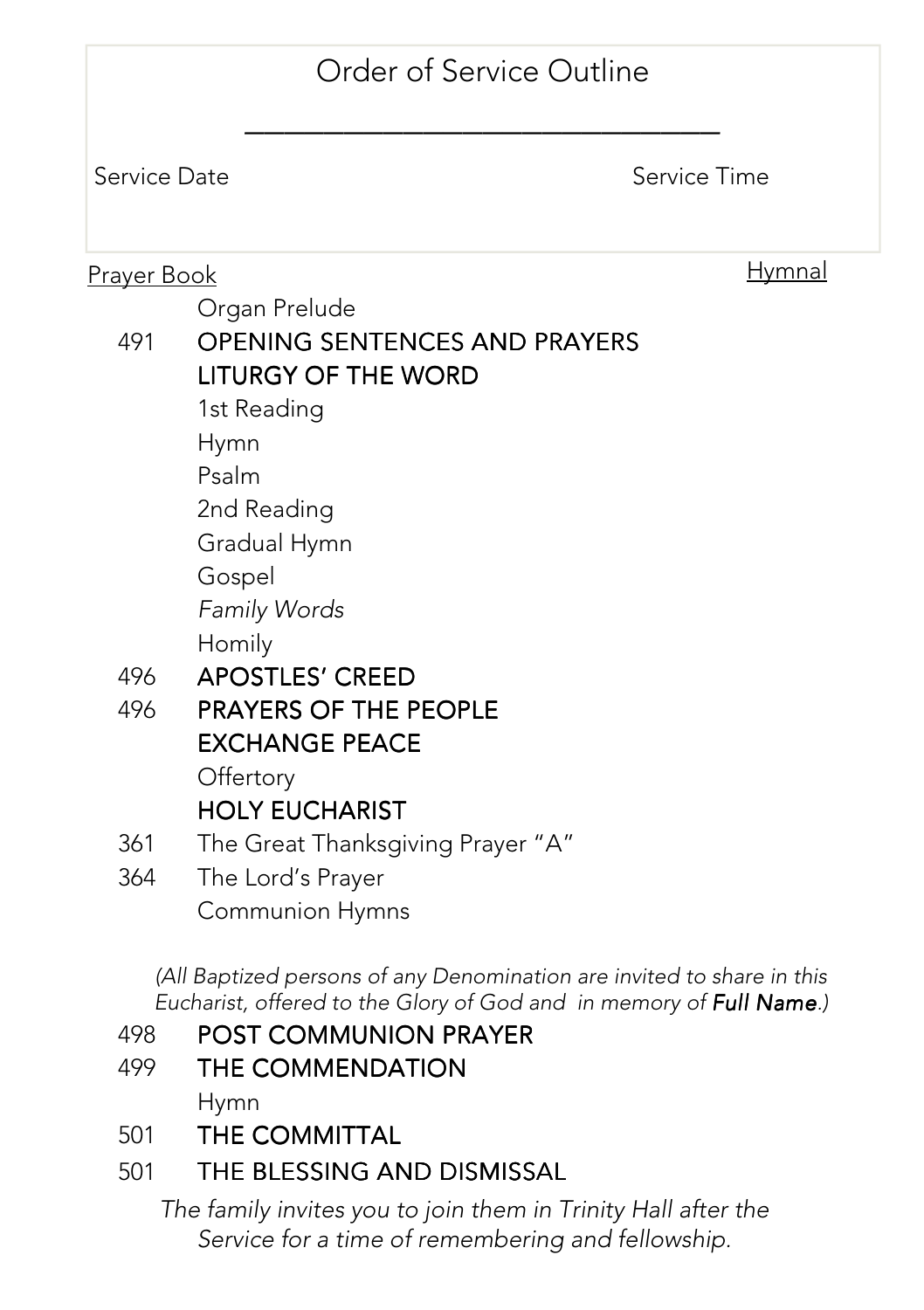# **Suggested Readings**

### Isaiah 25:6-9

On this mountain the Lord of hosts will make for all people a feast of fat things, a feast of wine on the lees, of fat things full of marrow, of wine on the lees well refined. And he will destroy on this mountain the covering that is cast over all peoples, the veil that is spread over all nations. He will swallow up death for ever, and the Lord God will wipe away tears from all faces, and the reproach of his people he will take away from all the earth; for the Lord has spoken.

It will be said on that day, "Lo, this is our God; we have waited for him, that he might save us. This is the Lord; we have waited for him; let us be glad and rejoice in his salvation."

# Isaiah 61:1-3

The Spirit of the Lord God is upon me, because the Lord has anointed me; he has sent me to bring good news to the oppressed, to bind up the brokenhearted, to proclaim liberty to the captives, and release to the prisoners; to proclaim the year of the Lord's favor, and the day of vengeance of our God; to comfort all who mourn; to provide for those who mourn in Zion - to give them a garland instead of ashes, the oil of gladness instead of mourning, the mantle of praise instead of a faint spirit. They will be called oaks of righteousness, the planting of the Lord, to display his glory.

Lamentations 3:22-26, 31-33

The steadfast love of the Lord never ceases, his mercies never come to an end; they are new every morning;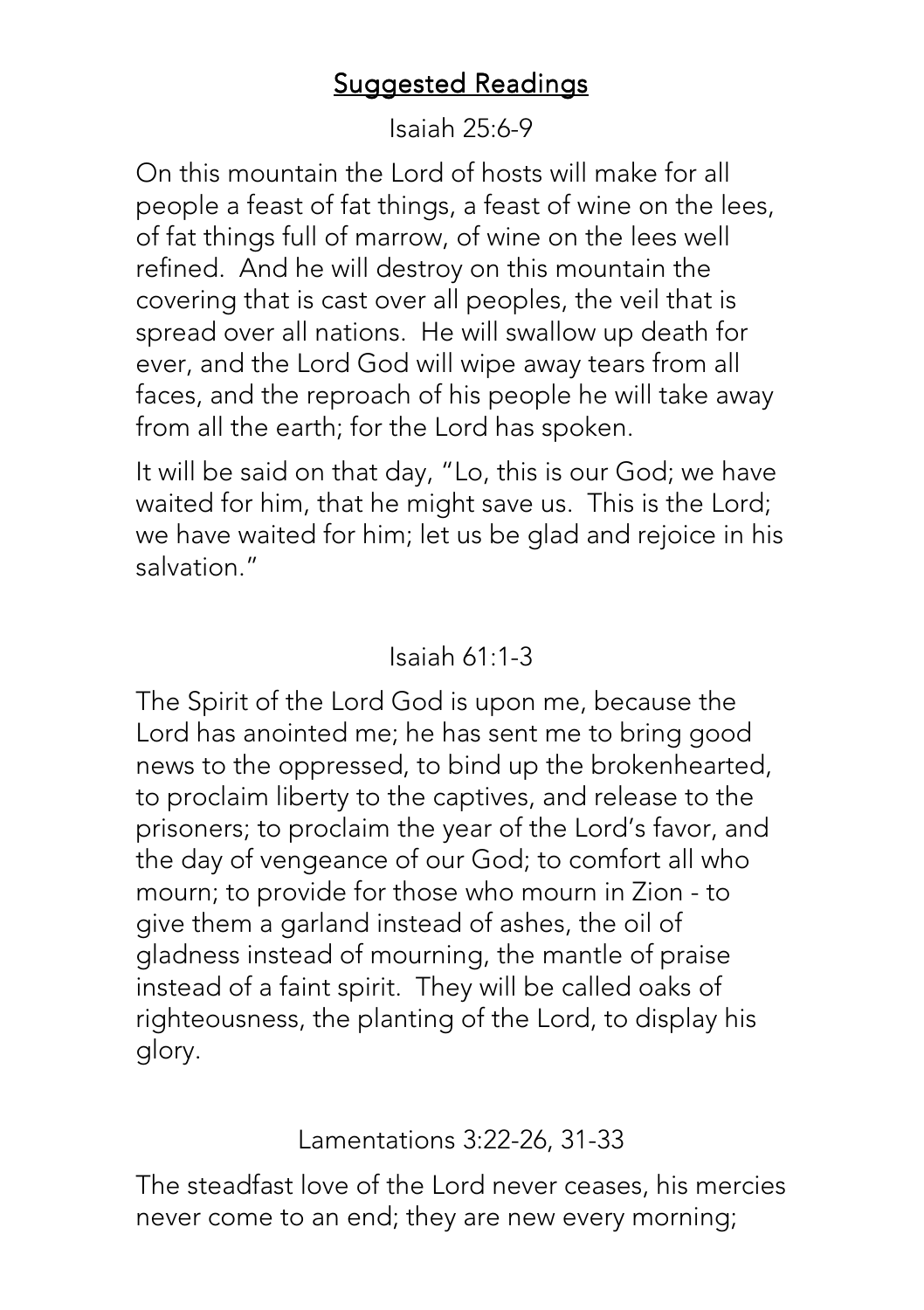great is thy faithfulness. "The Lord is my portion," says my soul, "therefore I will hope in him." The Lord is good to those who wait for him, to the soul that seeks him. It is good that one should wait quietly for the salvation of the Lord.

For the Lord will not cast off for ever, but, though he cause grief, he will have compassion according to the abundance of his steadfast love; for he does not willingly afflict or grieve the sons of men.

# Wisdom 3:1-5, 9

But the souls of the righteous are in the hand of God, and no torment will ever touch them. In the eyes of the foolish they seemed to have died, and their departure was thought to be an affliction, and their going from us to be their destruction; but they are at peace.

For though in the sight of men they were punished, their hope is full of immortality. Having been disciplined a little, they will receive great good, because God tested them and found them worthy of himself;

Those who trust in him will understand truth, and the faithful will abide with him in love, because grace and mercy are upon his elect, and he watches over his holy ones.

# Job 19:21-27a

Have pity on me, have pity, O you my friends, for the hand of God has touched me! Why do you, like God pursue me? Why are you not satisfied with my flesh? "Oh that my words were written! Oh that they were inscribed in a book! Oh that with an iron pen and lead they were graven in the rock for ever!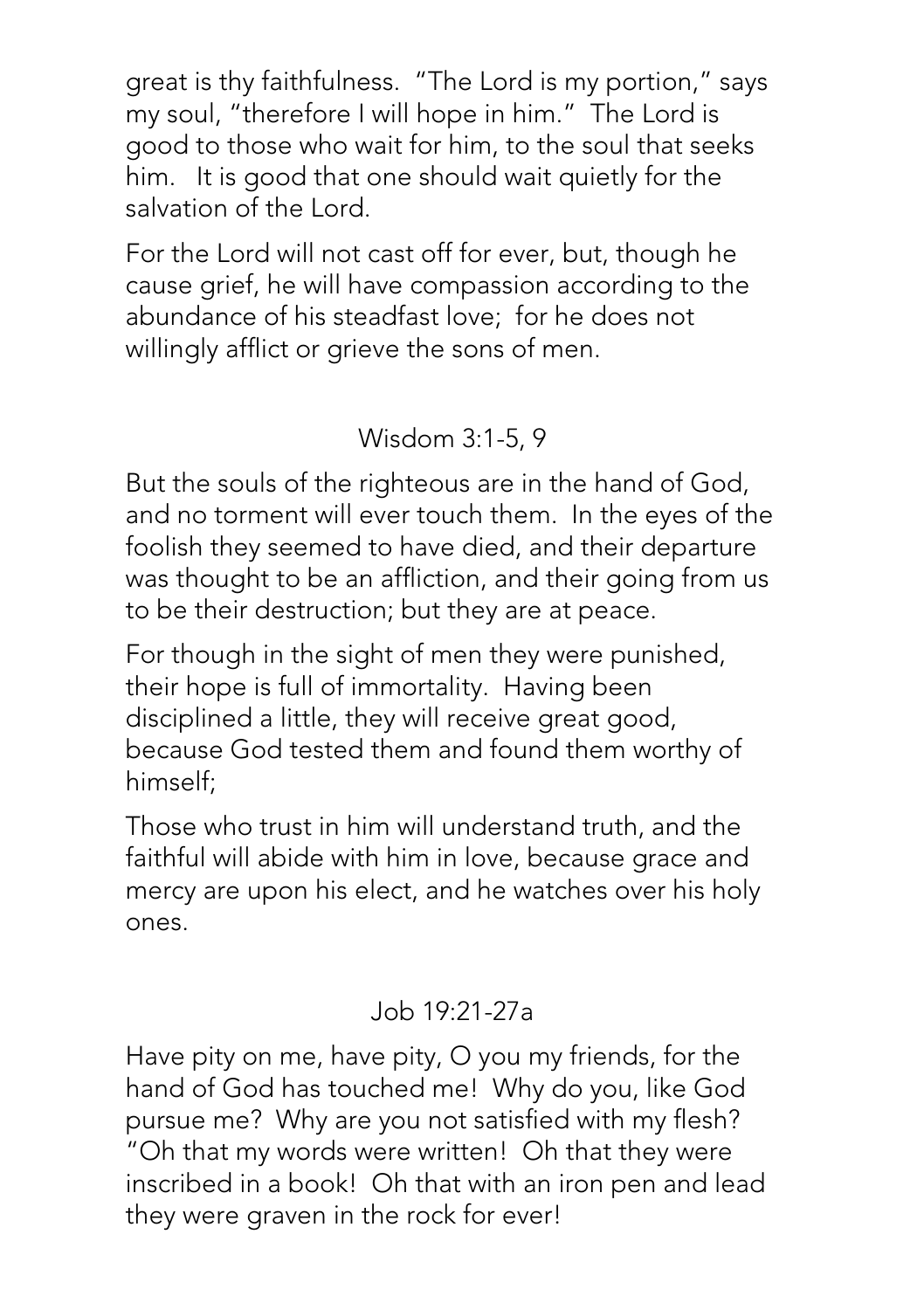For I know that my Redeemer lives, and at last he will stand upon the earth; and after my skin has been thus destroyed, then from my flesh I shall see God, whom I shall see on my side, and my eyes shall behold, and not another.

# Romans 8:14-19, 34-35, 37-39

For all who are led by the Spirit of God are sons of God. For you did not receive the spirit of slavery to fall back into fear, but you have received the spirit of sonship. When we cry, "Abba! Father!" it is the Spirit himself bearing witness with our spirit that we are children of God, and if children, then heirs, heirs of God and fellow heirs with Christ, provided we suffer with him in order that we may also be glorified with him.

I consider that the sufferings of this present time are not worth comparing with the glory that is to be revealed to us. For the creation waits with eager longings for the revealing of the sons of God.

Who is to condemn? Is it Christ Jesus, who died, yes, who was raised from the dead, who is at the right hand of God, who indeed intercedes for us? Who shall separate us from the love of Christ? Shall tribulation, or distress, or persecution, or famine, or nakedness, or peril, or sword?

As it is written, "For thy sake we are being killed all the day long; we are regarded as sheep to be slaughtered." No, in all these things we are more than conquerors through him who loved us. For I am sure that neither death, nor life, nor angels, nor principalities, nor things present, nor things to come, nor powers, nor height, nor depth, nor anything else in all creation, will be able to separate us from the love of God in Christ Jesus our Lord.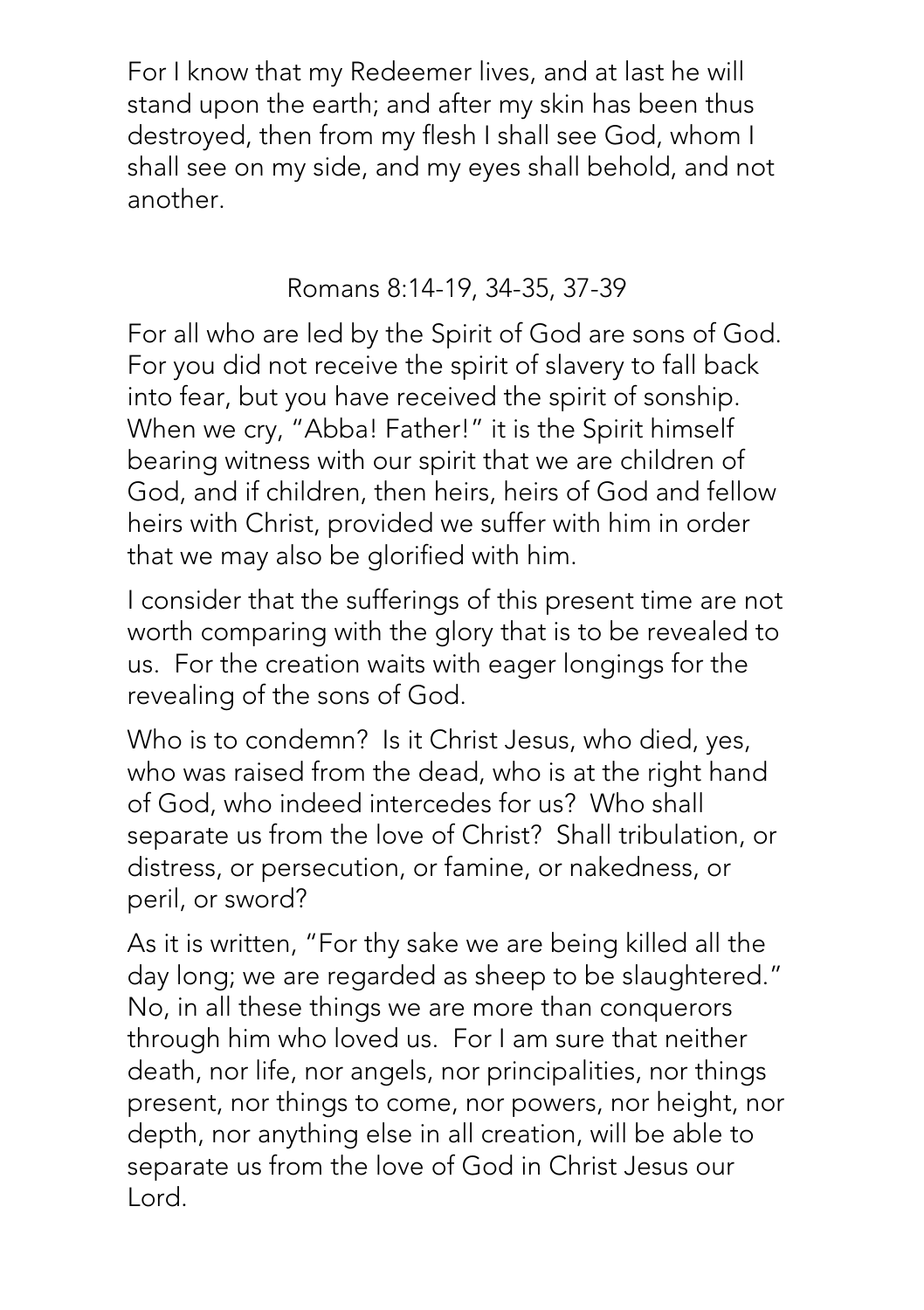### I Corinthians 15:20-26, 35-38, 42-44, 53-58

But in fact Christ has been raised from the dead, the first fruits of those who have died. For since death came through a human being, the resurrection of the dead has also come through a human being; for as all die in Adam, so all will be made alive in Christ. But each in his own order: Christ the first fruits, then at his coming those who belong to Christ. Then comes the end, when he hands over the kingdom to God the Father, after he has destroyed every ruler and every authority and power. For he must reign until he has put all his enemies under his feet. The last enemy to be destroyed is death.

But someone will ask, 'How are the dead raised? With what kind of body do they come?' Fool! What you sow does not come to life unless it dies. And as for what you sow, you do not sow the body that is to be, but a bare seed, perhaps of wheat or of some other grain. But God gives it a body as he has chosen, and to each kind of seed its own body.

So it is with the resurrection of the dead. What is sown is perishable, what is raised is imperishable. It is sown in dishonour, it is raised in glory. It is sown in weakness, it is raised in power. It is sown a physical body, it is raised a spiritual body. If there is a physical body, there is also a spiritual body.

For this perishable body must put on imperishability, and this mortal body must put on immortality. When this perishable body puts on imperishability, and this mortal body puts on immortality, then the saying that is written will be fulfilled: 'Death has been swallowed up in victory.' 'Where, O death, is your victory? Where, O death, is your sting?' The sting of death is sin, and the power of sin is the law. But thanks be to God, who gives us the victory through our Lord Jesus Christ.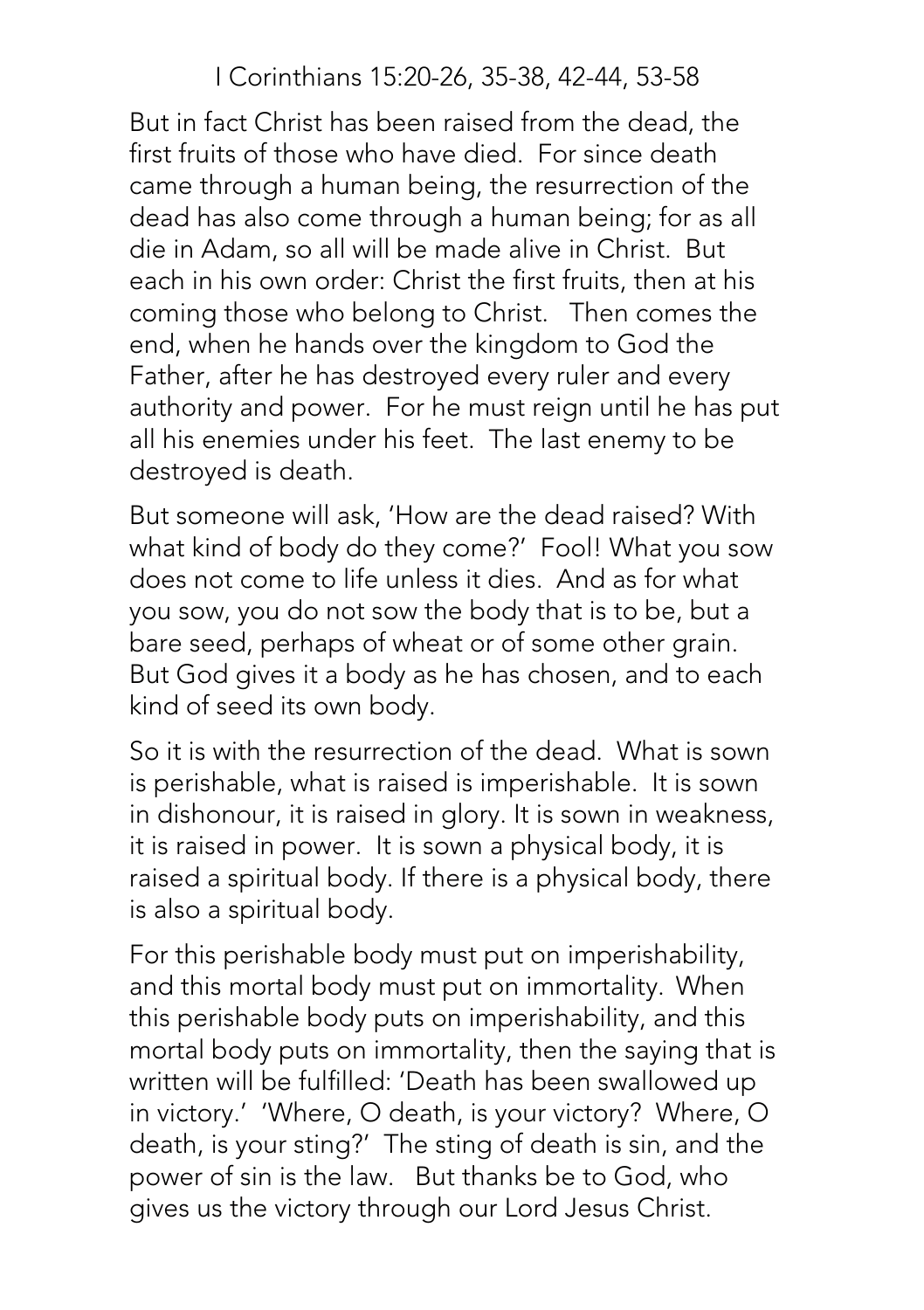Therefore, my beloved, be steadfast, immovable, always excelling in the work of the Lord, because you know that in the Lord your labour is not in vain.

II Corinthians 4:16 – 5:9

So we do not lose heart. Though our outer nature is wasting away, our inner nature is being renewed every day. For this slight momentary affliction is preparing for us an eternal weight of glory beyond all comparison, because we look not to the things that are seen but to the things that are unseen; for the things that are seen are transient, but the things that are unseen are eternal.

For we know that if the earthly tent we live in is destroyed, we have a building from God, a house not made with hands, eternal in the heavens. Here indeed we groan, and long to put on our heavenly dwelling, so that by putting it on we may not be found naked. For while we are still in this tent, we sigh with anxiety; not that we would be unclothed, but that we would be further clothed, so that what is mortal may be swallowed up by life. He who has prepared us for this very thing is God, who has given us the Spirit as a guarantee.

So we are always of good courage; we know that while we are at home in the body we are away from the Lord, for we walk by faith, not by sight. We are of good courage, and we would rather be away from the body and at home with the Lord. So whether we are at home or away, we make it our aim to please him.

### I John 3:1-2

See what love the Father has given us, that we should be called children of God; and that is what we are. The reason the world does not know us is that it did not know him. Beloved, we are God's children now; what we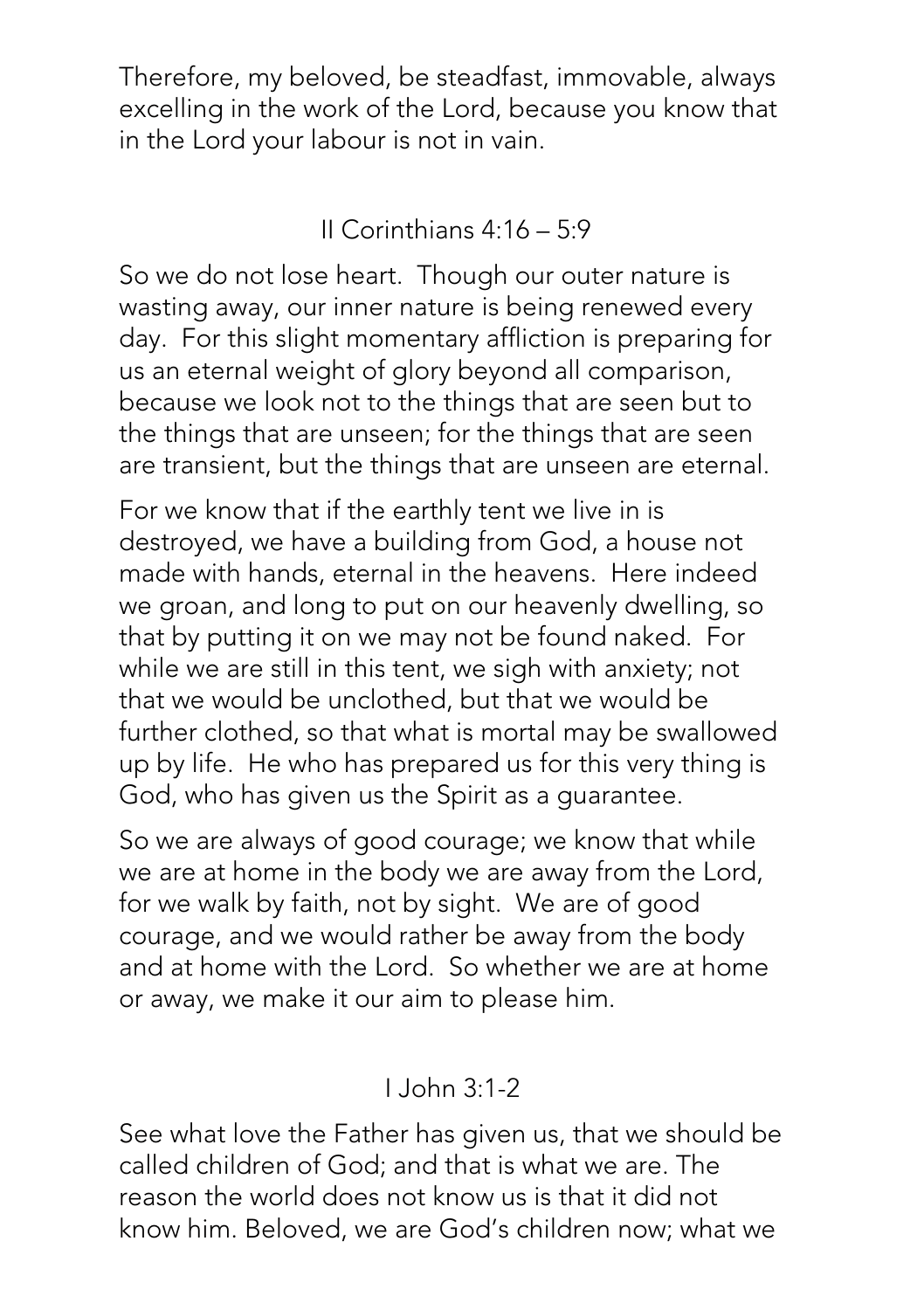will be has not yet been revealed. What we do know is this: when he is revealed, we will be like him, for we will see him as he is.

### Revelation 7:9-17

After this I looked, and behold, a great multitude which no man could number, from every nation, from all tribes and peoples and tongues, standing before the throne and before the Lamb, clothed in white robes, with palm branches in their hands, and crying out with a loud voice, "Salvation belongs to our God who sits upon the throne, and to the Lamb!" And all the angels stood round the throne and round the elders and the four living creatures, and they fell on their faces before the throne and worshipped God, saying, "Amen! Blessing and glory and wisdom and thanksgiving and honor and power and might be to our God for ever and ever! Amen."

Then one of the elders addressed me, saying, "Who are these, clothed in white robes, and whence have they come?" I said to him, "Sir, you know." And he said to me, "These are they who have come out of the great tribulation; they have washed their robes and made them white in the blood of the Lamb.

Therefore are they before the throne of God, and serve him day and night within his temple; and he who sits upon the throne will shelter them with his presence. They shall hunger no more, neither thirst any more; the sun shall not strike them, nor any scorching heat.

For the Lamb in the midst of the throne will be their shepherd, and he will guide them to springs of living water; and God will wipe away every tear from their eyes."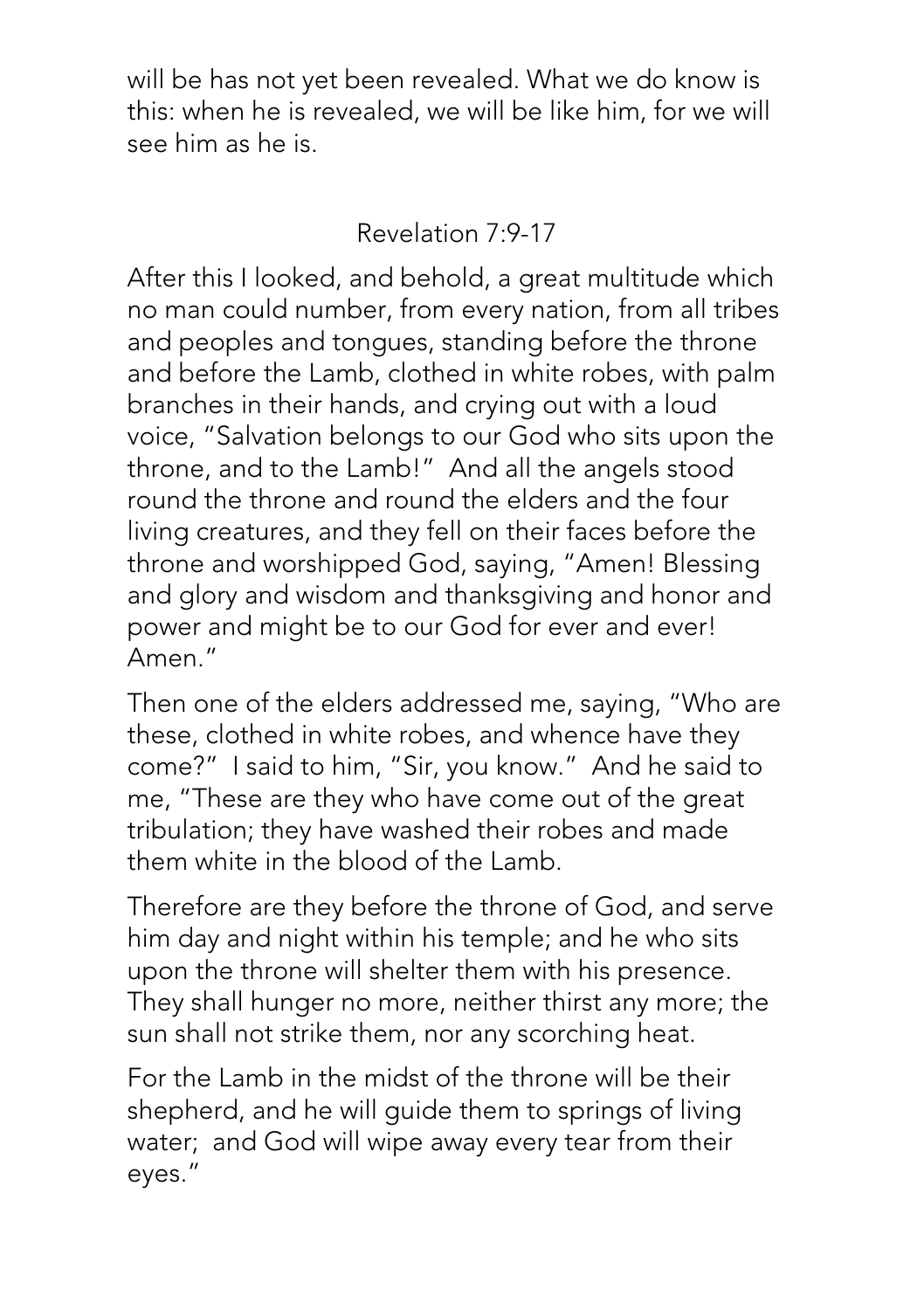Revelation 21: 2-7

"I saw the Holy City, the new Jerusalem, coming down out of heaven from God, prepared as a bride beautifully dressed for her husband. And I heard a loud voice from the throne saying, 'Now the dwelling of God is with men, and he will be with them and be their God. He will wipe every tear from their eyes. There will be no more death or mourning or crying or pain, for the old order of things has passed away.'

He who was seated on the throne said, 'I am making everything new!' Then he said, 'Write this down, for these words are trustworthy and true.'

He said to me: 'It is done. I am the Alpha and the Omega, the Beginning and the End. To him who is thirsty I will give to drink without cost from the spring of the water of life. He who overcomes will inherit all this, and I will be his God and he will be my son.'"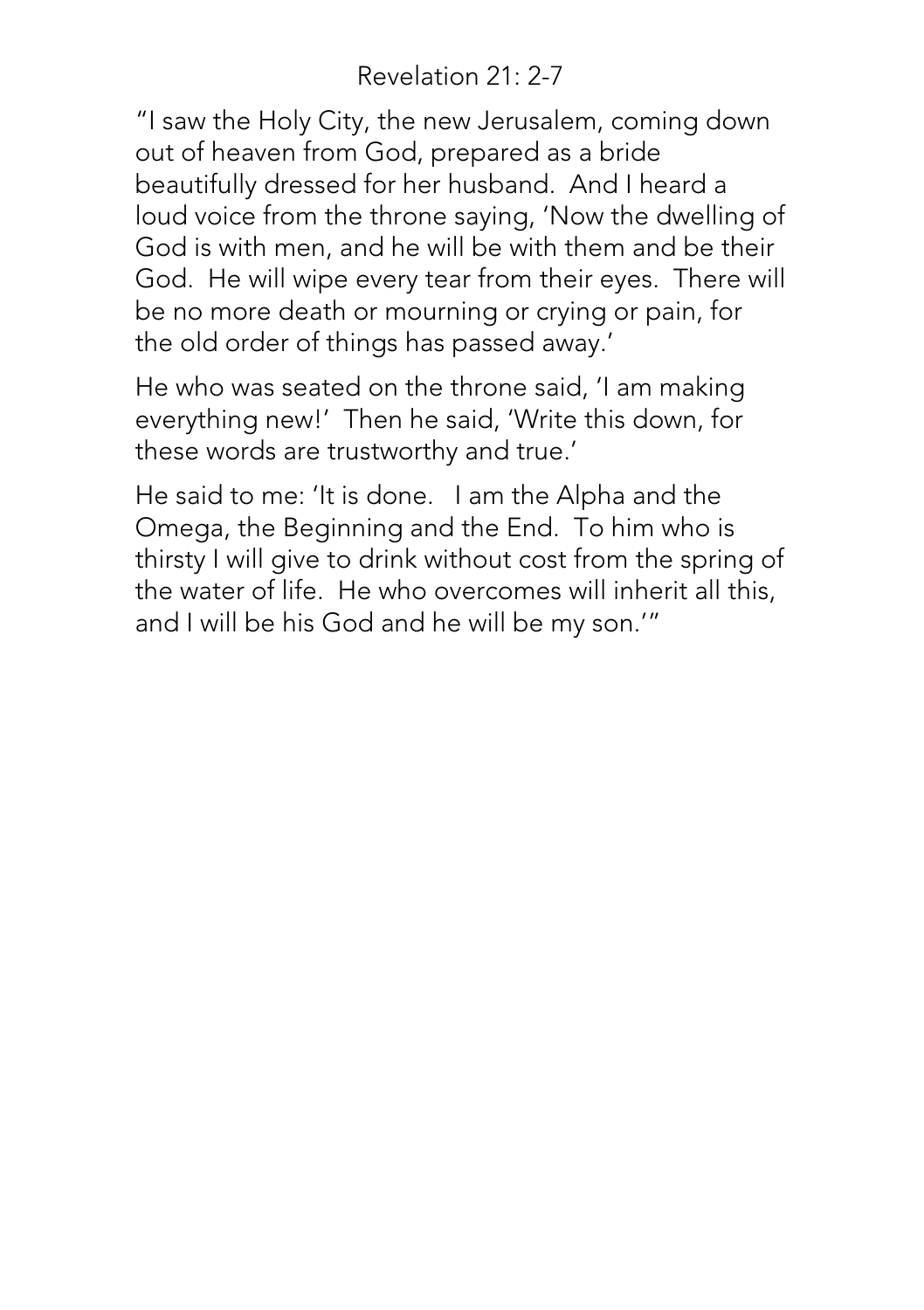#### **Gospels**

#### John 5:24-27

Truly, truly, I say to you, he who hears my work and believes him who sent me, has eternal life; he does not come into judgment, but has passed from death to life. Truly, truly, I say to you, the hour is coming, and now is, when the dead will hear the voice of the Son of God, and those who hear will live. For the Father has life in himself, so he has granted the Son also to have life in himself, and has given him authority to execute judgment, because he is the Son of man.

#### John 6:37-40

All that the Father gives me will come to me; and him who comes to me I will not cast out. For I have come down from heaven, not to do my own will, but the will of him who sent me; and this is the will of him who sent me, that I should lose nothing of all that he has given me, but raise it up at the last day. For this is the will of my Father, that every one who sees the Son and believes in him should have eternal life; and I will raise him up at the last day."

#### John 10:11-16

I am the good shepherd. The good shepherd lays down his life for the sheep. He who is a hireling and not a shepherd, whose own the sheep are not, sees the wolf coming and leaves the sheep and flees; and the wolf snatches them and scatters them. He flees because he is a hireling and cares nothing for the sheep. I am the good shepherd; I know my own and my own know me, as the Father knows me and I know the Father; and I lay down my life for the sheep. And I have other sheep, that are not of this fold; I must bring them also, and they will heed my voice. So there shall be one flock, one shepherd.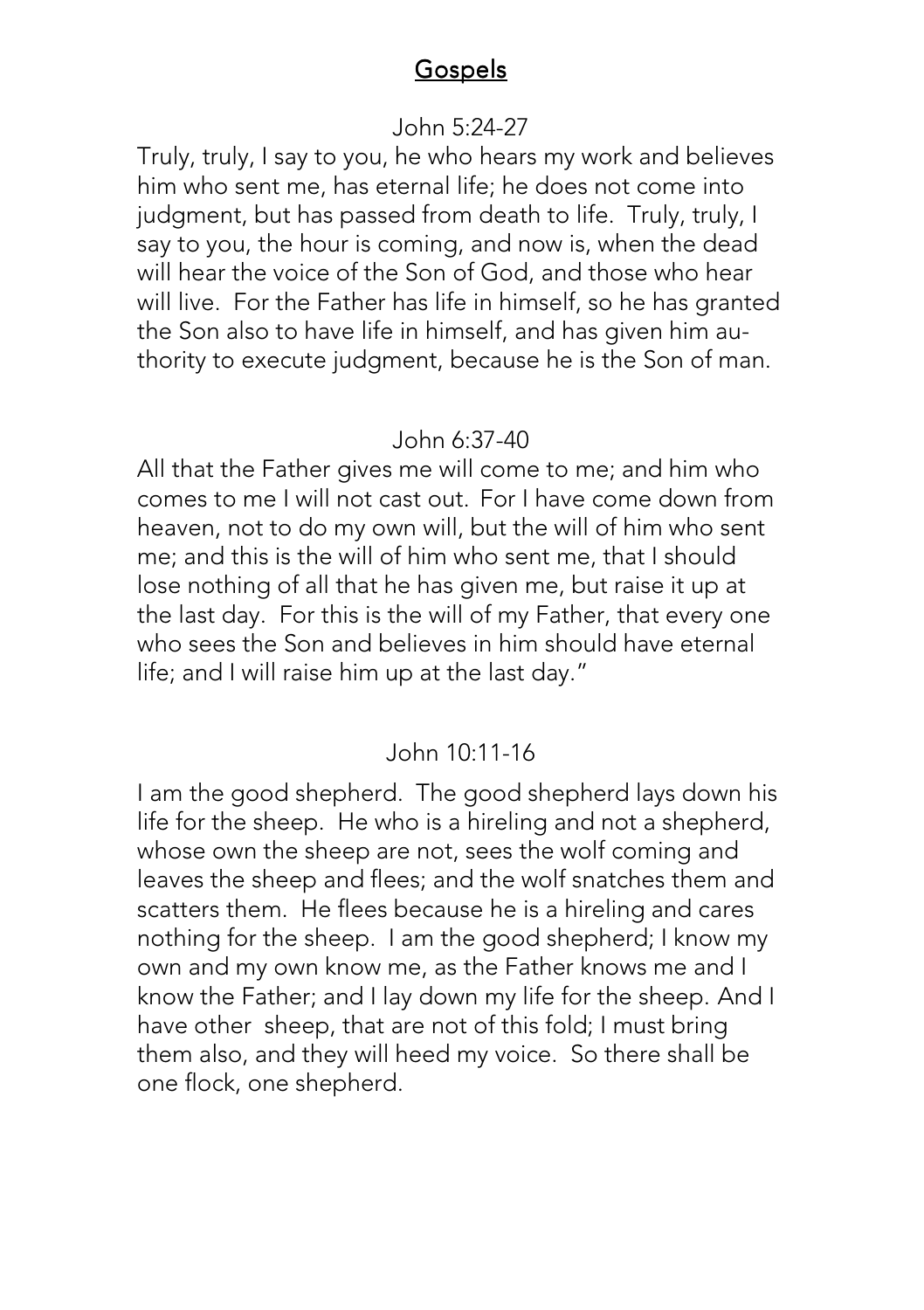#### John 11:21-27

Martha said to Jesus, "Lord, if you had been here, my brother would not have died. And even now I know that whatever you ask from God, God will give you." Jesus said to her, "Your brother will rise again." Martha said to him, "I know that he will rise again in the resurrection at the last day." Jesus said to her, "I am the resurrection and the life; he who believes in me, though he die, yet shall he live, and whoever lives and believes in me shall never die. Do you believe this?"

She said to him, "Yes, Lord; I believe that you are the Christ, the Son of God, he who is coming into the world."

#### John 14:1-6

'Do not let your hearts be troubled. Believe in God, believe also in me. In my Father's house there are many dwellingplaces. If it were not so, would I have told you that I go to prepare a place for you? And if I go and prepare a place for you, I will come again and will take you to myself, so that where I am, there you may be also. And you know the way to the place where I am going.' Thomas said to him, 'Lord, we do not know where you are going. How can we know the way?' Jesus said to him, 'I am the way, and the truth, and the life. No one comes to the Father except through me.

### Suggested Psalms

| Psalm 42 and 46   | <b>BCP 471</b> |
|-------------------|----------------|
| Psalm 90          | <b>BCP 472</b> |
| Psalm 121         | <b>BCP 473</b> |
| Psalm 130 and 139 | <b>BCP 474</b> |
| Psalm 23          | <b>BCP 476</b> |
| Psalm 27          | <b>BCP 477</b> |
| Psalm 106 and 116 | <b>BCP 478</b> |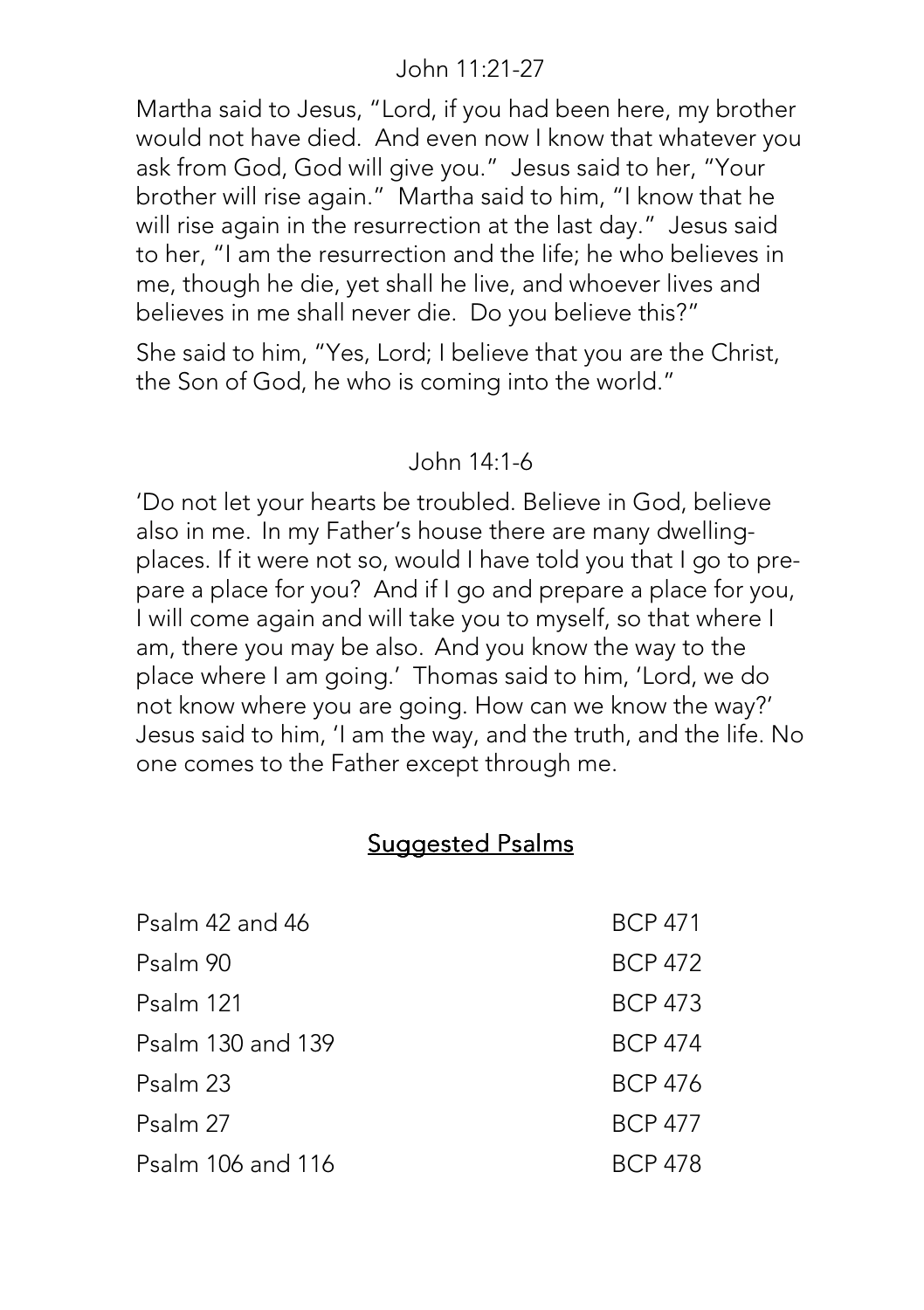# The Trinity Parish Memorial Garden

An enduring image in the history of the Christian Church is that of the quiet country churchyard next to the quaint village church. For parishioners of that time, their spiritual home on earth, their church, naturally became their final resting place. While the churchyard as a place of burial is rarely possible in today's modern world, the desire to be buried on church grounds is for some, abiding and strong. Burial near the church in a place of prayer and peace, affirms the holiness of the body.

Through the years some members of our congregation have voiced a desire for an appropriate place of burial at Trinity Parish where they and their loved ones have been sustained during life. The Memorial Garden within the church courtyard is designed to meet this need. The Memorial Garden is a beautiful place, surrounded by church buildings and attractive landscaping. Because it is intended to be a personal haven and place of rest for our parishioners, interment in the Garden is limited to members of the Parish and their immediate families.

The current fee is \$300 per burial site; \$250 by prearrangement. The Memorial Garden is a vital part of Trinity Parish. It is a peaceful place where those who have died in Christ may be remembered and their ashes returned to the earth. Trinity Parish Memorial Garden is in no way a cemetery. Rather, it reflects a reverent expression of faith in the resurrected life, with flowers blooming and children playing.

Some contributions have already been made to The Memorial Garden Fund, but more are needed to achieve the standard of beauty and perpetual maintenance that is planned. All non-monetary gifts must have approval of the Memorial Garden committee. Memorials will be listed in The Book of Memorials. Please make your contribution to The Trinity Parish "Memorial Garden Fund," not the "Memorial Fund," which is a different fund for the purpose of providing memorials elsewhere in the church complex.

### Interment In The Memorial Garden

All determinations for interment of ashes in the Memorial Garden shall be made by the Rector and the Memorial Garden Committee. However, the Rector may use discretion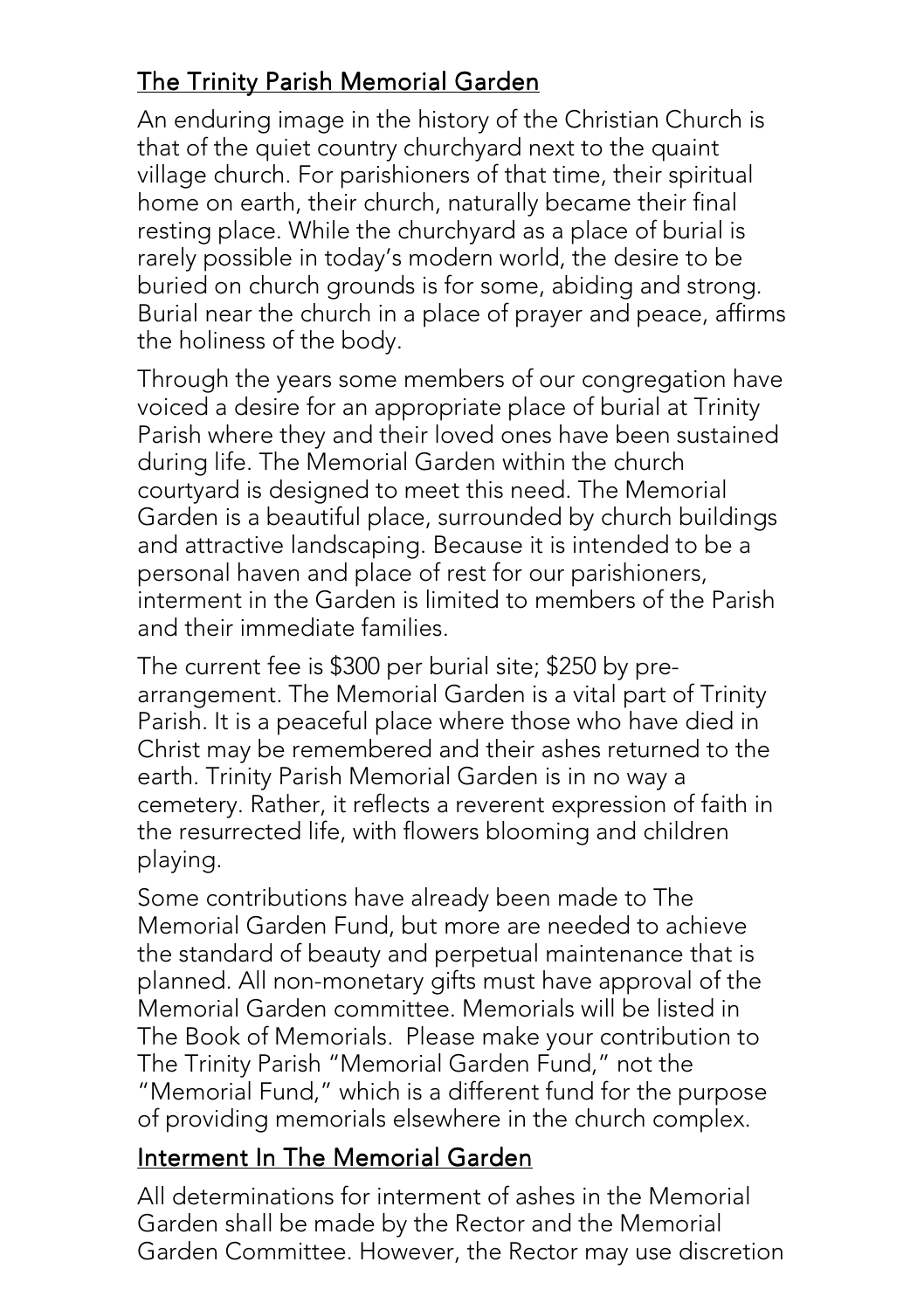if an exception is to be made.

The Memorial Garden area will be divided into one-foot square areas. Interment of ashes will be placed directly into the earth. A chart of interment sites will be kept in the Parish records. Spaces may be reserved near the interment site of a deceased family member.

There will be no markers or flowers on the burial site. Father, the name and birth and death dates will be placed on a plaque on the Memorial Board in the cloister. Arrangements may be made to dedicate flowers for the church altars.



The Request for Interment must be completed, signed by the Rector and affixed with the church seal. The original will be retained in the church files and two copies will be given to the family. The Request for Interment may be completed in advance and retained by the church office.

All interments will include the Book of Common Prayer Committal Service in the Memorial Garden, officiated by the Trinity Parish clergy or their designated representative.

The appropriate information will be entered in the Church Burial Register, with the name and location of the interment officially noted.

### **About Cremation**

The Episcopal Church supports the choice of cremation following the death of a loved one. As Christians, we reverently burn things which have been blessed for God's service: palms, altar hangings, flags and indeed—ourselves. Our bodies, set apart and devoted to God's glory in our Baptism, may then appropriately be cremated. ". . .earth to earth, ashes to ashes, dust to dust." (The Committal, Book of Common Prayer, Page 501)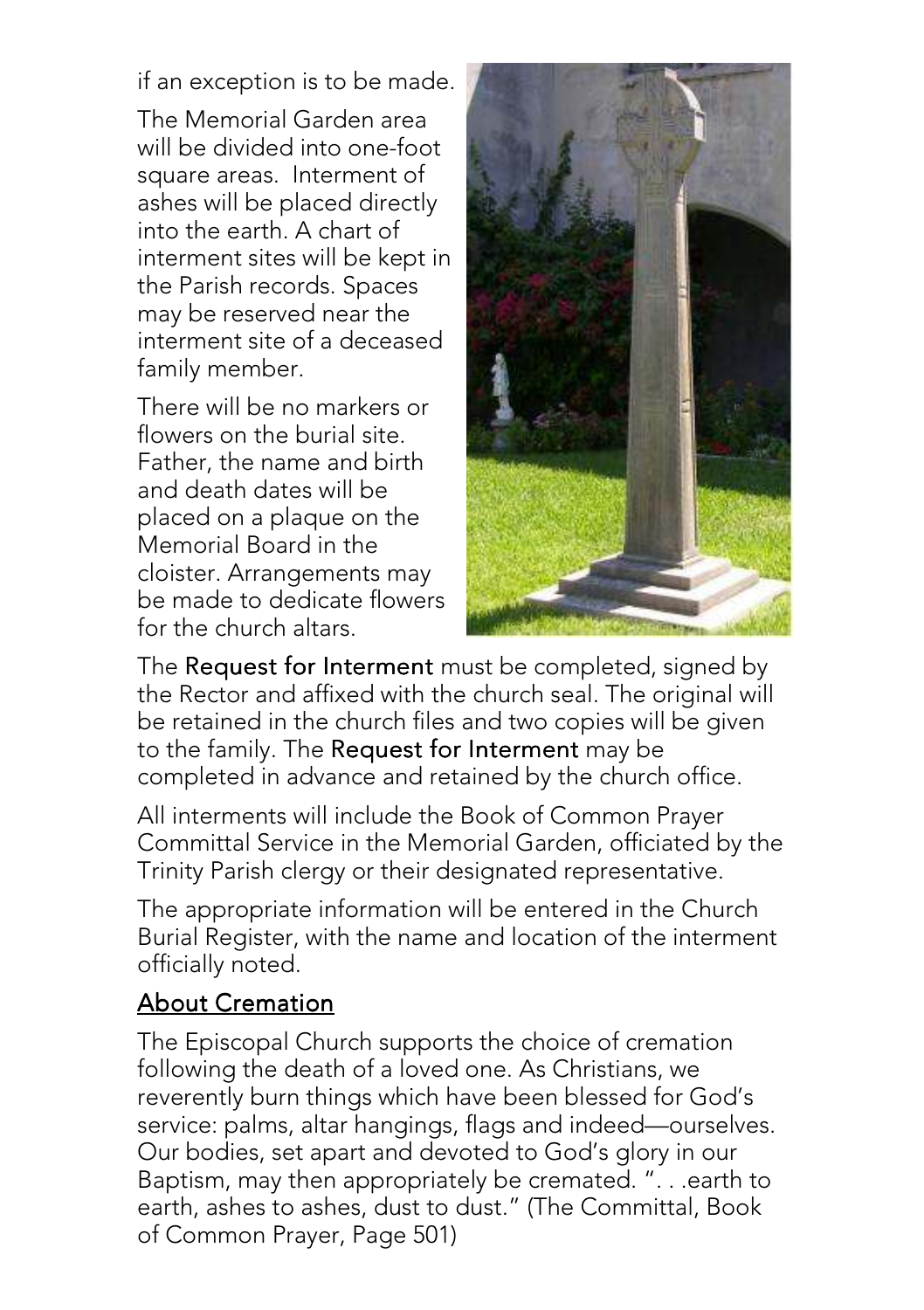| Date of Birth: _____________Date of Death: ____________ |  |  |
|---------------------------------------------------------|--|--|
|                                                         |  |  |
|                                                         |  |  |
|                                                         |  |  |
|                                                         |  |  |
|                                                         |  |  |
| Service Type: Burial ____ Memorial ____ Other ____      |  |  |
| Rite I ______ Rite II______ Holy Eucharist ____         |  |  |
| Reception: ____ Approx. # of People: ______             |  |  |
| Special Requests/Notes:                                 |  |  |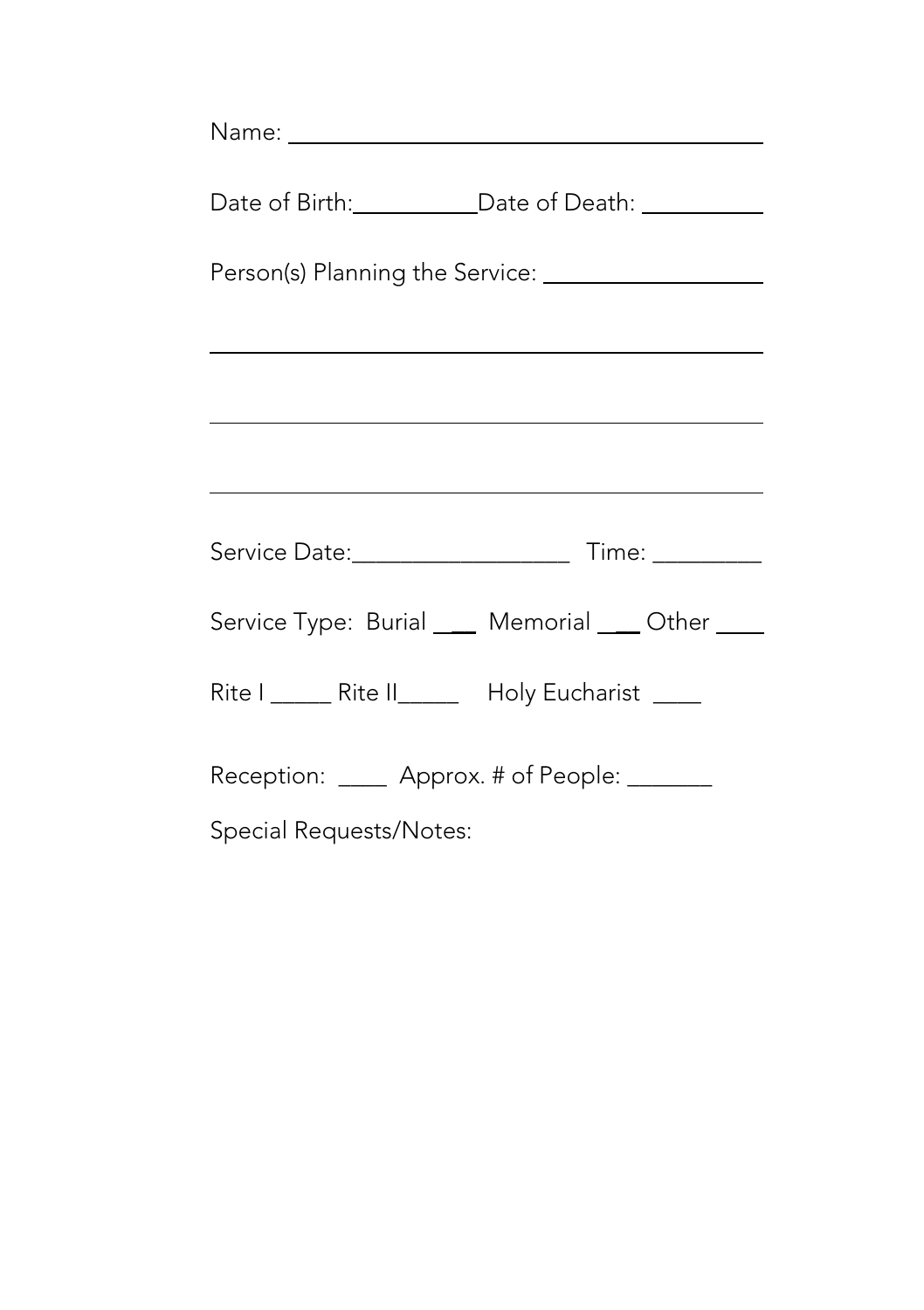|  | <b>The Service</b> |
|--|--------------------|
|  |                    |

| <u> 1989 - Johann Barn, amerikansk politiker (d. 1989)</u> |
|------------------------------------------------------------|
| <u> 1989 - Johann Barn, amerikansk politiker (d. 1989)</u> |
|                                                            |
|                                                            |
|                                                            |
|                                                            |